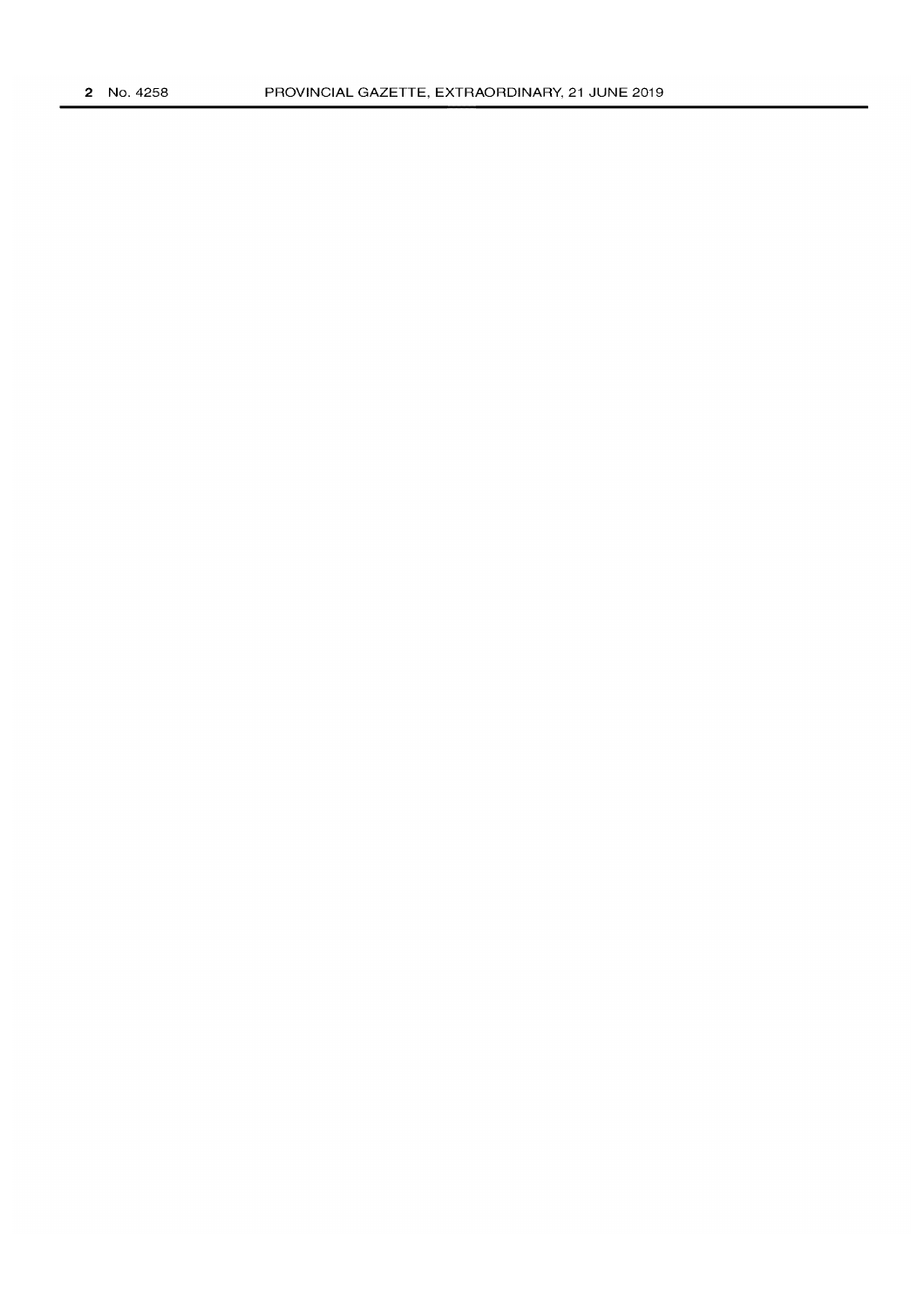# **CONTENTS**

|            |                                                                                                       | Gazette<br>No. | Page<br>$N_{\Omega}$ |
|------------|-------------------------------------------------------------------------------------------------------|----------------|----------------------|
|            | <b>LOCAL AUTHORITY NOTICES • PLAASLIKE OWERHEIDS KENNISGEWINGS</b>                                    |                |                      |
| 131<br>132 | Eastern Cape Liquor Act (10/2003): Notice of lodgement of applications for transfer of certificate of | 4258           |                      |
|            |                                                                                                       | 4258           |                      |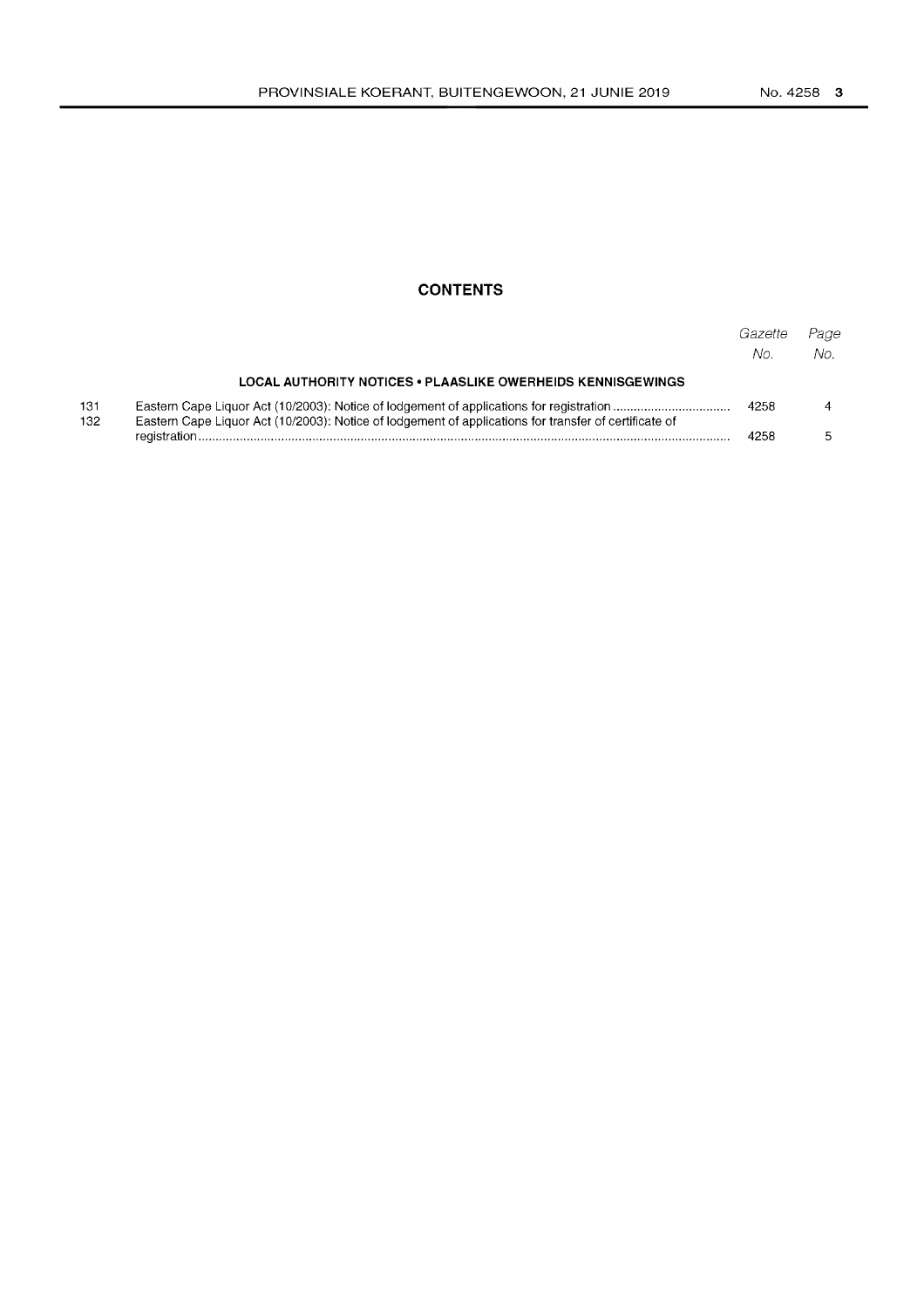# LOCAL AUTHORITY NOTICES • PLAASLIKE OWERHEIDS KENNISGEWINGS

## LOCAL AUTHORITY NOTICE 131 OF 2019

1. CM3

[Reg 4 (1)]

EASTERN CAPE LIQUOR ACT, 2003 (Act No. 10 of 2003) NOTICE OF LODGEMENT OF APPLICATIONS FOR REGISTRATION

Notice is hereby given that the applications for registration, particulars of which appear in the Schedule hereunder, have been lodged with the Board.

Interested parties may, free of charge, inspect any application which appears in the Schedule hereunder and may within twenty one days of this notice, lodge with the Board written representations in support of, or written objections.

#### LERATO RADIKOANYANA EASTERN CAPE LIQUOR BOARD 20 June 2019

### SCHEDULE

| <b>Application Number</b> |                   |                                                            |                                     |                              | 5<br>Name under which business is to be<br>conducted and particulars of the erf.<br>street or farm |  |
|---------------------------|-------------------|------------------------------------------------------------|-------------------------------------|------------------------------|----------------------------------------------------------------------------------------------------|--|
|                           |                   | Name and number of<br>Ward                                 | Kind of registration<br>applied for | Kind of liquor to<br>be sold |                                                                                                    |  |
| 1.                        | REF2018/326443/07 | Ward 19 Raymond<br>Mhlaba Local<br><b>Municipality</b>     | On & Off Consumption                | All kinds                    | Kusta's Tavern. 22 Tebe Street. Tinis<br>Location, Fort Beaufort, 5720                             |  |
| 2.                        | REF8509155263082  | Ward 8 Buffalo City<br>Metropolitan<br><b>Municipality</b> | Off Consumption                     | All kinds                    | London Liquor, ELM 26254, 50 Parkridge<br>Road. Parkridge, East London. 5201                       |  |
| 3.                        | REF8610060909080  | Ward 6 Mbashe Local<br>Municipality                        | On & Off Consumption                | All kinds                    | Corner Pocket Tavern, Lota Administrative<br>Area, Nyandeni Location, Idutywa, 5000                |  |
| 4.                        | REF6011085141084  | Ward 9 Mnguma Local<br><b>Municipality</b>                 | On & Off Consumption                | All kinds                    | Thobotshana<br>Tavern.<br>Tobotshana<br>Administrative Area, Butterworth, 4960                     |  |
| 5.                        | REF8409296247088  | Ward 16 Nyandeni<br>Local Municipality                     | On & Off Consumption                | All kinds                    | Magwele's Tavern, Dalaguba Location,<br>Maghingeni Administrative Area, Libode,<br>5120            |  |
| 6.<br>$\overline{7}$ .    | REF8104141069080  | Ward 26 Mhiontio Local<br>Municipality                     | On & Off Consumption                | All kinds                    | Zandi's<br>Tavern.<br>Sidwadweni<br>Administrative Area. Tshisane Location.<br><b>Tsolo, 5170</b>  |  |
|                           | REF9503016271086  | Ward 30 Mnguma Local<br><b>Municipality</b>                | On & Off Consumption                | All kinds                    | Southgate Café Tavern, Erf 130 Main<br>Street, Centane. 4980                                       |  |
| 8.                        | REF6611140812080  | Ward Buffalo City<br>Metropolitan<br><b>Municipality</b>   | Off Consumption                     | All kinds                    | Mabelebele's Liquor Store, 58 Elephant<br>Road, East Bank, East London, 5201                       |  |
| 9.                        | REF7801056041084  | Ward 15 Mbashe Local<br><b>Municipality</b>                | On & Off Consumption                | All kinds                    | Ntembiso's Tavern, Melitofa Location,<br>Ncihana West, Elliotdale, 5080                            |  |
| 10.                       | REF9201260174086  | Ward 15 Kouga Local<br>Municipality                        | On & Off Consumption                | All kinds                    | UME Liquor, Shop 10, Saffrey Centre, Cnr.<br>Alexandra Saffrey Street, Humansdorp,<br>6300         |  |
| 11.                       | REF6508105120089  | Ward 15 Kouga Local<br><b>Municipality</b>                 | On Consumption                      | All kinds                    | Nico Malan School Governing Body, Erf<br>1137, Du Plessis Street, Humansdorp,<br>6300              |  |
| 12.                       | REF6710265121085  | Ward 10 Kouga Local<br><b>Municipality</b>                 | On Consumption                      | All kinds                    | Rikus Se Gat, Erf 409, Willowmore Weg,<br>Patensie, 6335                                           |  |
| 13.                       | REF8611210965089  | Ward 15 King Sabata<br>Dalindyebo Local<br>Municipality    | On & Off Consumption                | All kinds                    | Nikies Tavem, Gubevu Location, Baziya<br>Administrative Area, Mthatha. 5100                        |  |